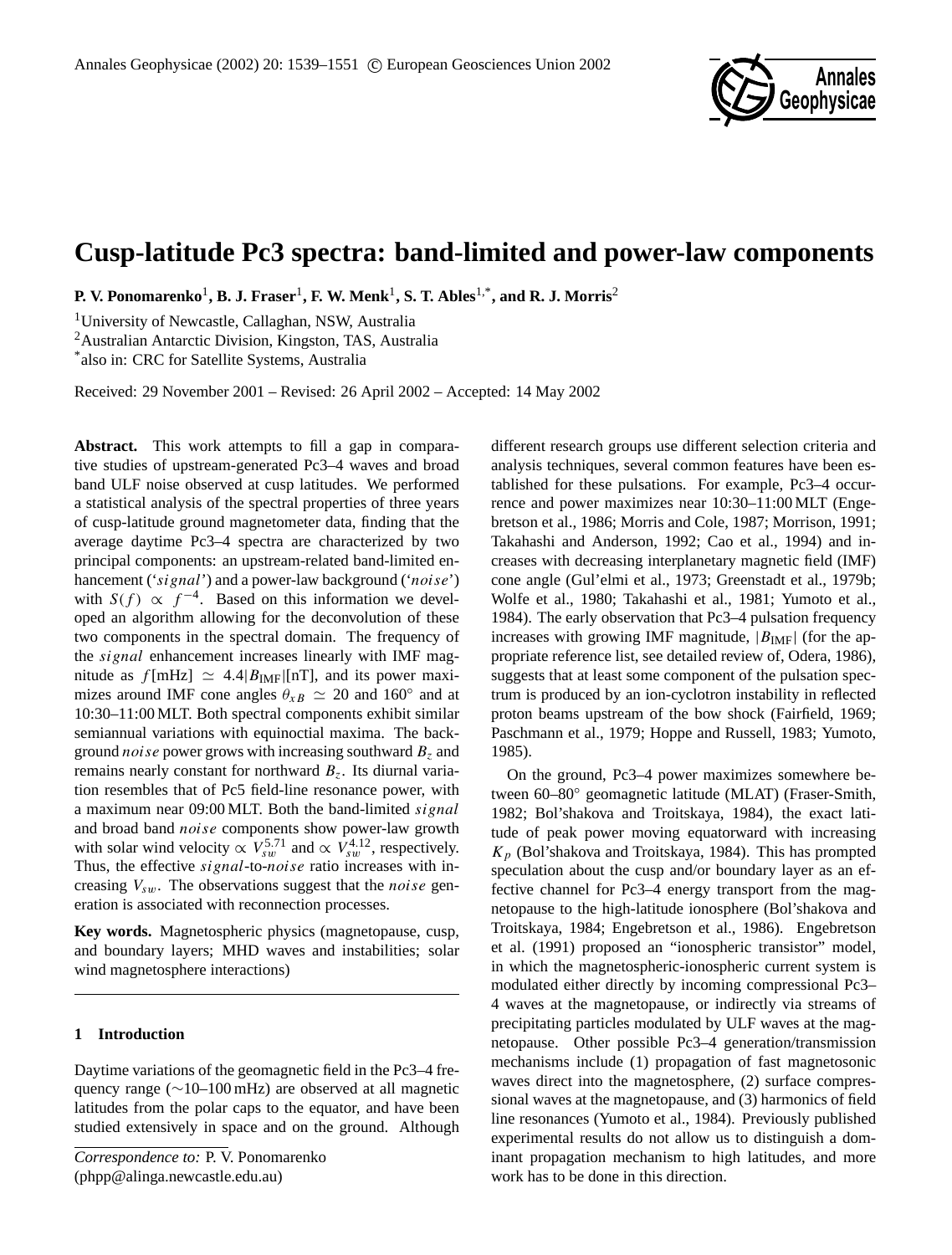Besides upstream wave sources, some studies have also emphasized the contribution to the cusp-latitude ULF spectrum from broad-band noise (Engebretson et al., 1986, 1995; McHarg et al., 1995; Posch et al., 1999). It was established that the noise power increases with increasing solar wind velocity, but does not show any clear dependence on IMF parameters (Engebretson et al., 1995; Posch et al., 1999). However, to our knowledge, there has been no quantitative study on the relative contributions from upstream waves and broad band noise to total power in the high-latitude Pc3–4 band.

In this paper, we try to establish statistically significant characteristics of cusp-latitude Pc3–4 waves and their relationship to upstream parameters. This is achieved by analyzing three years of magnetometer records from a cusp-latitude ground station in Antarctica, providing improved confidence in the conclusions than would be the situation in a limited case study approach. The study comprised three phases. First, we analyzed instantaneous and average ULF spectra and identified the signatures of upstream waves and the underlying background spectrum. Second, we used this information to develop an analytical procedure for separating both of these components. Third, we then used this procedure to undertake separate studies of the seasonal and diurnal variations and dependence on the IMF and solar wind for these two components. These results provide new insights into the source and generation of Pc3–4 energy in the high latitude magnetosphere.

#### **2 Experimental data and preliminary processing**

In this study, we used induction magnetometer data from the Australian Antarctic station Davis (geographic 68.6◦ S, 78.0◦ E; geomagnetic 74.6◦ S, 102.3◦ E). We chose this station because of its proximity to the daytime cusp/cleft regions considered by Engebretson et al. (1991) as the main Pc3–4 energy channel to the high-latitude magnetosphere.

The magnetometer database covered the three consecutive years, 1995–1997. The data were obtained from digital records of the two horizontal geomagnetic field components along and perpendicular to the direction to the dip pole. The sampling rate changed over the data set, but the lowest rate was 0.5 Hz (Nyquist frequency 0.25 Hz). Absolute and relative calibration of the magnetometer was performed annually and daily, respectively, using internal and external calibration coils, as well as a rotating magnet. In addition, the low-frequency portion of the induction magnetometer output was compared with records from a co-located fluxgate magnetometer of known calibration.

Prior to processing, days with unreliable data were extracted from the database. These included days with large data gaps, artificial or instrumental interference, and analogto-digital conversion limiting. The total amount of data removed did not exceed 24 days/year and 7 consecutive days.

The induction coil sensors produce a frequency-dependent response,  $\left(dB/dt\right) \propto f$ , and to compensate for this over the Pc3–5 range, we integrated the data records in the time domain on a point-by-point basis. Validity of this procedure was confirmed by comparison of power spectra from "raw" and integrated time series. As expected, the ratio of these spectra was proportional to  $f^{-2}$  within Pc3-5 frequency band.

Further data processing consisted of the calculation of power spectra using a conventional Fourier transform. For this purpose we used 30-min time intervals, weighted by a Hanning window with 50% overlap. Only trace power density, which represents the sum of power spectra from both horizontal components, was analyzed. This parameter was used because it is invariant with respect to the coordinate system in the horizontal plane.

Interplanetary plasma parameters ( $B_{\text{IMF}}$  and  $V_{SW}$ ) were obtained from WIND satellite data, accessible via the Internet, courtesy of NASA/Goddard SFC. These data, sampled at ∼ a 90-s rate, were shifted in time to compensate for the propagation delay from the satellite position to the Earth's bow shock. They were then averaged over the same 30 min intervals used for the magnetic data analysis. Additional analysis of the WIND data showed that the autocorrelation time for all IMF and SW parameters usually exceeds 30 min, which supports our choice of the analyzed interval length.

#### **3 Components of the Pc3–4 spectrum**

In this section, we look for a simple and comprehensive signature of upstream-generated Pc3–4 wave power at high latitudes, based on their statistical characteristics.

#### 3.1 Band-limited Pc3–4 waves and their source.

First, we looked through many instantaneous daytime spectra and found, quite subjectively, that narrow-band waves with  $\Delta f/f_{\text{max}} \ll 1$  are rather rare at high latitudes, where  $f_{\text{max}}$  is the frequency of the spectral maximum and  $\Delta f$  the effective spectral width. However, almost every day bandlimited Pc3–4 activity can be observed. We illustrate this by considering spectra for a typical, apparently featureless day, 01 March 1996, presented in Fig. 1. The top panel shows a whole-day spectrogram over the 0–100 mHz frequency range. This format is widely used (e.g. Engebretson et al., 1995), except that we have compensated for the  $\left(dB/dt\right)$  response of the induction sensors, as explained above. In Fig. 1, the spectrogram indeed looks rather featureless and noisy, and this fact has been used in Engebretson et al. (1995) as a major argument for the domination of broad band noise over band-limited signals. However, a closer examination of selected power spectra plotted on log-log scales (the nine bottom panels; time shown corresponds to the center of the analyzed 0.5-h interval) reveals the existence of a band-limited "bump" or enhancement somewhere between 10 and 100 mHz. This is indicated by the arrow in Fig. 1. The frequency and magnitude of this "bump" vary with time: sometimes it is not apparent as a spectral enhancement, but just appears as a flattening on a very steep power-law-like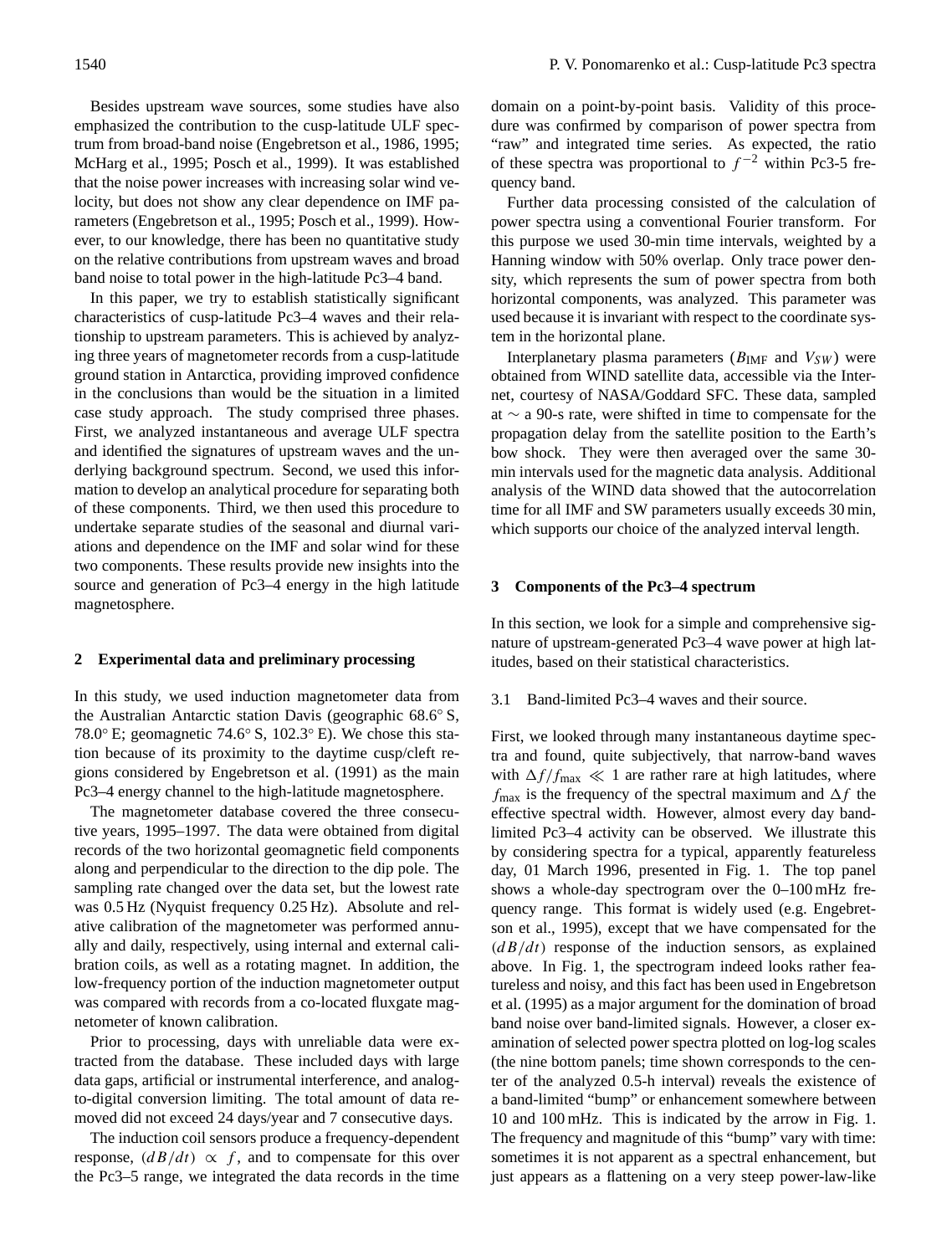

**Fig. 1.** Example of cusp latitude diurnal spectrogram (top panel) and selected power spectra (nine bottom panels) for 01 March 1996. Arrows show approximate positions of band-limited spectral enhancements ("bumps") in Pc3-4 range.

background (e.g. 11:00 and 13:00 UT spectra in Fig. 1); but usually it comprises several sub-maxima superimposed on the background spectral slope (05:00, 07:00, 15:00 UT).

The other noticeable features of the spectrogram in the top panel in Fig. 1 are a maximum in broad band nighttime power connected with substorm activity from 18:00–20:00 UT, and a field line resonance (FLR) maximum around 2 mHz that is better seen in the power spectra.

To continue with our intention to analyze statistical data rather than individual events, Fig. 2 presents the whole-day spectrogram and selected power spectra averaged over the entire year of 1996, in the same format as Fig. 1. The diurnal spectrogram in the top panel exhibits a pre-noon (∼11:00 MLT) maximum in activity, spanning the entire frequency range between 0 and 100 mHz. However, inspection of the power spectra clearly shows that the band-limited "bump" is still present. In each panel, a dotted line repre-



**Fig. 2.** Average diurnal spectrogram and power spectra for all of 1996 in the same format as Fig. 1. Line thickness of the power spectra correspond to the 95%-confidence limits. Dotted lines represent  $S \propto f^{-4}$ .

sents the power-law background spectrum (discussed later), and the band-limited flattening of the spectral slope is labelled by an arrow. Smoothed and broadened due to averaging, the "bump", nevertheless, remains noticeable above the background between 05:00–13:00 UT, with maximum power density around 09:00 UT, i.e.  $\sim 11:00$  MLT. Line thickness in the power spectra in Fig. 2 represents the 95%-confidence interval for the given statistics (332 averaged instantaneous spectra)  $0.86S(f) < S(f) < 1.17S(f)$ , where  $S(f)$  is a power spectral density estimate.

To clarify the origin of this band-limited enhancement, we examined the dependence of ULF spectra on  $|B_{IMF}|$  during local daytime (03:00–13:00 UT) over all of 1996. In doing this, we sorted the ground magnetometer data into 1 nT bins with respect to IMF magnitude. Four of the resultant spectra are presented in Fig. 3. To facilitate comparison the spectra are shifted from each other by an order of magnitude. To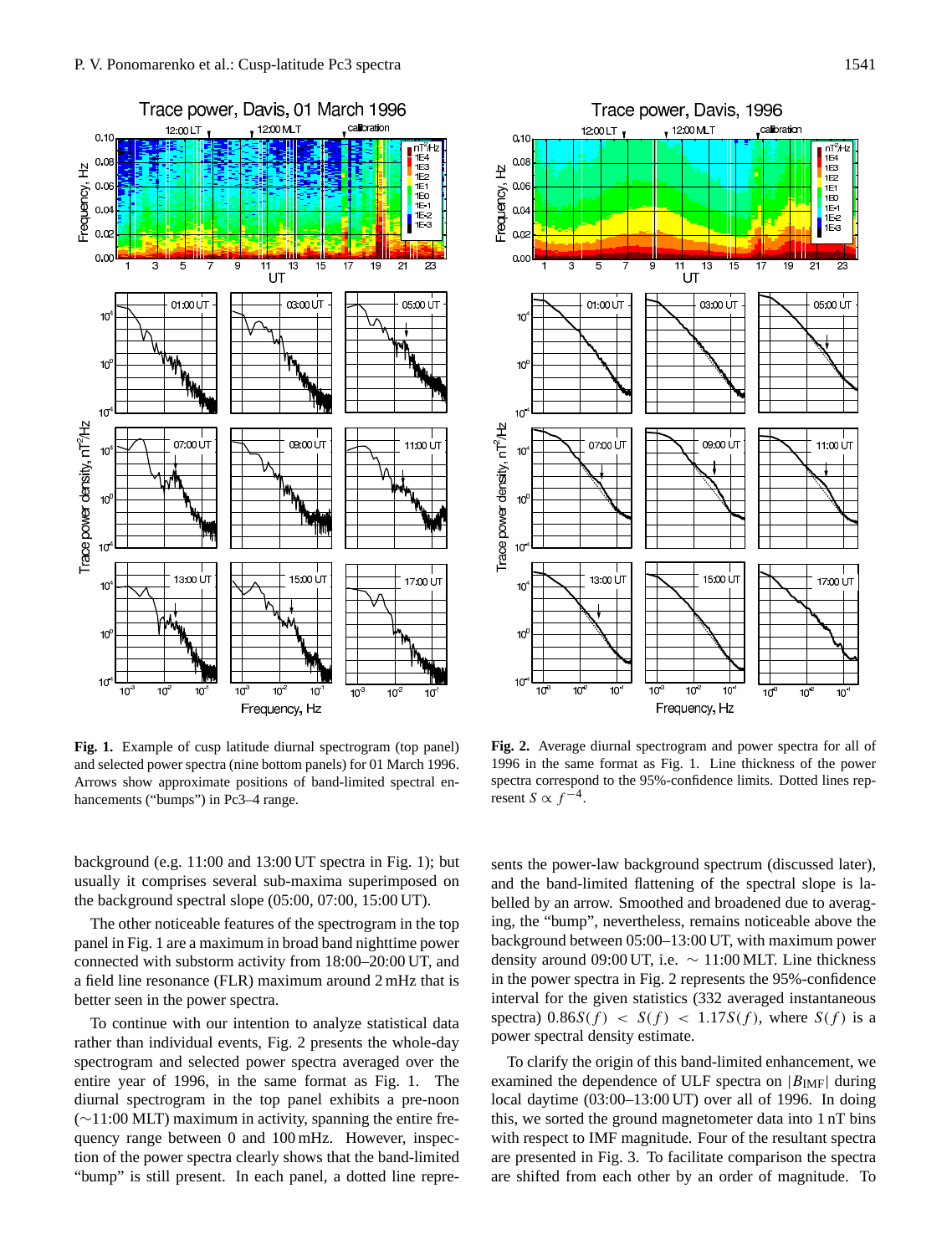

**Fig. 3.** Dependence of spectral shape on  $|B_{\text{IMF}}|$  at Davis over 1996. Error bars under each curve denote respective 95%-confidence intervals. Dotted lines represent  $S \propto f^{-4}$ .

illustrate the significance of the spectral "bump", we indicate the corresponding 95%-confidence intervals below each spectral curve. The relative sizes of these error bars change from curve to curve, due to the different numbers of averaged instantaneous spectra. The spectral "bump" clearly moves toward higher frequencies with increasing  $|B_{IMF}|$ , and, therefore, we conclude that this band-limited enhancement represents a signature of waves generated in the upstream IMF. Henceforth, we refer to this band-limited "bump" or enhancement as a *signal*. The *signal* is hardly noticeable in the bottom curve  $(1-2 nT)$ , where it seems to be obscured by relatively large statistical variations in  $S(f)$ , resulting from fewer averaged spectra for these values of  $|B_{\text{IMF}}|$ .

The bottom curve in Fig. 3 also allows us to estimate the spectral shape of the background noise component. In this spectrum, the *signal* ("bump") is moved to the lower Pc4 range, and the remaining spectral density for the background noise may be represented quite accurately by a power law of the form  $S_n(f) \propto f^p$ , where  $p \simeq -4$ . Due to its broadband nature, henceforth, we refer to this component as noise. The existence and importance of such a power-law component at cusp latitudes has also been emphasized by others (e.g. Olson, 1986; Engebretson et al., 2000).

Regarding power spectra from Figs. 1, 2, and 3, it is neces-

sary to point out an important property of logarithmic scale – its relative nature. For example, in the power spectrum for 11:00 UT in Fig. 2, the apparent maximum difference between the noise (dashed line) and total spectral density (solid line) is denoted by an arrow at around 30 mHz. This occurs at frequency  $f_0$ . In contrast to a linear scale, this does not necessarily mean that the *signal* has its maximum there too. In fact, this apparent difference depends on a ratio between total spectral power  $S(f)$  and noise  $S_n(f)$ :

$$
\ln S(f) - \ln S_n(f) = \ln(S(f)/S_n(f)) =
$$
  
 
$$
\ln(S_s(f)/S_n(f) + 1) = \ln(R(f) + 1),
$$
 (1)

where  $S<sub>s</sub>(f)$  and  $R(f)$  are the *signal* spectrum (bump) and signal-to-noise ratio spectrum, respectively. As a result, the logarithmic scale effectively emphasizes the signal-to-noise ratio rather than the *signal* level itself, and requires cautious interpretation.

#### 3.2 Separation algorithm

We now use information obtained in the previous section to deconvolve the signal and noise components of the cusplatitude Pc3–4 spectrum. The various steps in this procedure are illustrated in Fig. 4, which represents a part of the average spectrum for 09:00 UT (Fig. 2) between 10 and 100 mHz.

First of all, it is necessary to estimate power-law noise parameters. Engebretson et al. (2000) used for this purpose a noise slope and magnitude measured from spectra averaged over the whole daytime. Obviously, if these parameters vary with time, this may lead to under or overestimates of the *noise* contribution to each particular spectrum, especially when  $R \simeq 1$ . In our work, we estimated the noise parameters for every power spectrum in the following way. Looking at the average spectra in Fig. 2, the noise usually dominates the *signal* at the extremes of the 10–100 mHz frequency range. We used this fact for estimating the slope p and magnitude  $S_{n0}^{mod}$  for the model powerlaw *noise* spectrum  $S_n^{mod}(f) = S_{n0}^{mod} \cdot f^p$  (henceforth, the superscript  $\frac{mod}{ }$  will depict model spectral characteristics to distinguish them from the experimentally measured ones). Technically, the procedure consisted of fitting a linear function to the  $log{S[log(f)]}$  dependence between 10–15 and 80–100 mHz. Figure 4a shows the input "raw" experimental spectrum  $S(f)$  (circles) and a fitted *noise* model (dashes).

There have been several previous attempts to reduce the effect of power-law noise on magnetometer data (e.g. Takahashi et al., 1984; Engebretson et al., 2000). The most frequently used procedure is based on the so-called "prewhitening", which involves normalizing the spectral density by a model noise slope  $f^p$  and converting the coloured noise into white. Similar to the logarithmic scale discussed in the previous section, this algorithm is quite effective in emphasizing spectral components with high *signal*-to-*noise* ratios. Actually, induction magnetometers with their amplitude response  $\left(\frac{dB}{dt}\right) \propto f$  ( $\propto f^2$  for power) compensate, at least partially, for the power-law background of the geomagnetic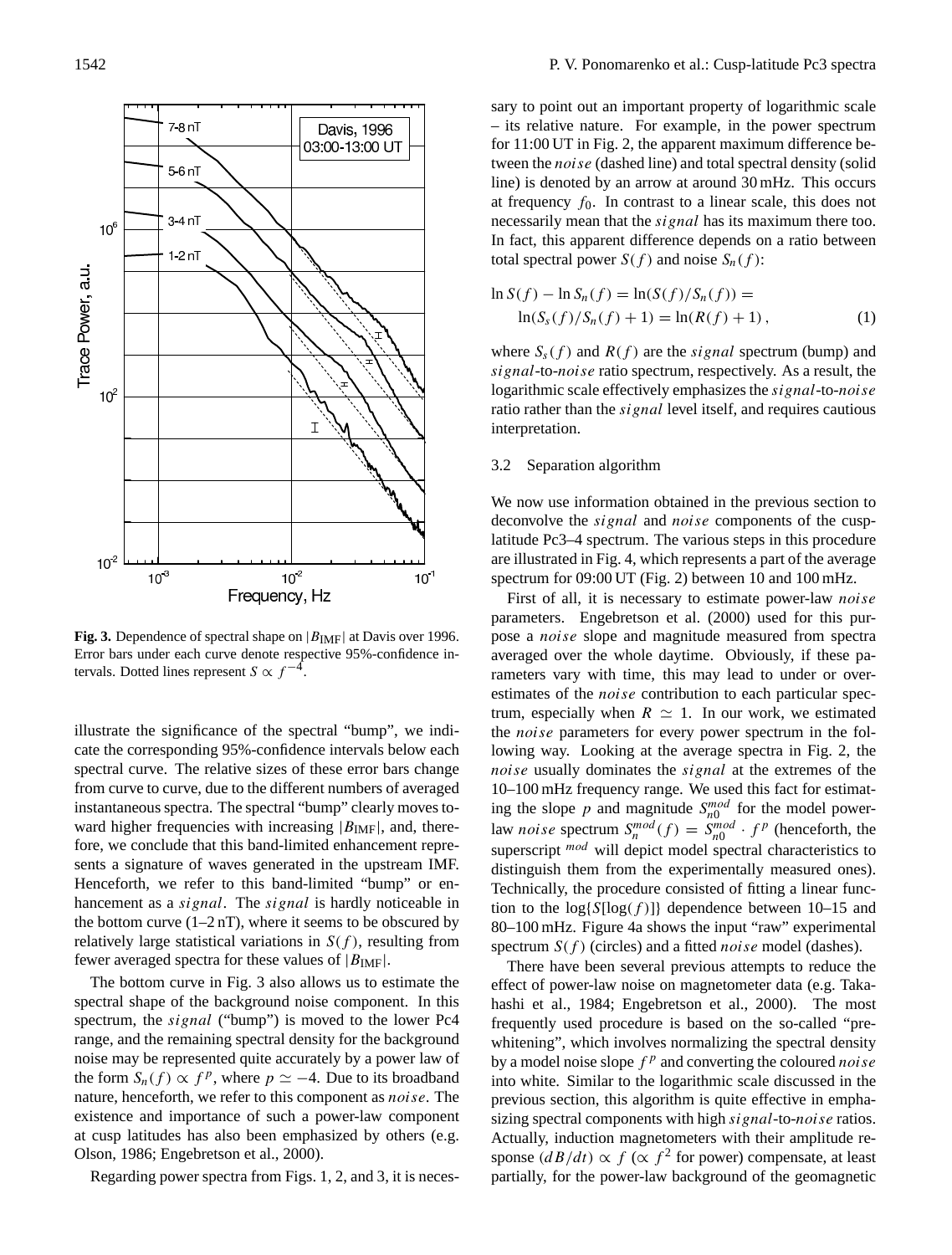

**Fig. 4.** Experimental (circles) and fitted model (solid line) spectra: **(a)** total power signal  $+ noise$ , **(b)** signal-to-noise ratio, and **(c)** signal power obtained for the power spectrum for 09:00 UT in Fig. 2. Dashed and dotted lines in (a) show model noise and signal power, respectively.  $f_0$  indicates the frequency where the observed signal-to-noise ratio reaches a spectral maximum;  $f_{\text{max}}$  is the frequency where the signal has maximum PSD.

field. However, "pre-whitening" also distorts the true spectral density distribution in the frequency domain and must, therefore, be treated with caution. To illustrate this, let us represent a measured ULF spectrum in the Pc3–4 band as the sum of band-limited *signal*,  $S_s$ , and power-law *noise*,  $S_n$ :

$$
S(f) = S_s(f) + S_n(f) = S_s(f) + S_{n0}f^p,
$$

where  $S_{n0} = const$  and  $p < 0$ . After pre-whitening, the *noise* level will be uniform and equal to  $S_{n0}$ , but the *signal* spectrum will be strongly distorted  $\propto f^{-p}$ :

$$
S(f)f^{-p} = S_s(f)f^{-p} + S_{n0}.
$$
 (2)

This shifts the resulting spectral maximum toward higher frequencies and results in an underestimate of the lower frequency contribution to the integral power. If  $S_{n0}$  is known, it becomes possible to restore a signal-to-noise ratio from the following equation:

$$
S(f)/S_n(f) = S_s(f)/S_n(f) + 1 = R(f) + 1
$$
 (3)

(compare with Eq. 1). Open circles in Fig. 4b represent an experimental estimate of  $R(f)$  based on the substitution of



**Fig. 5.** Diurnal spectrogram of the signal-to-noise power ratio R at Davis over 1996, calculated for the spectrogram in the top panel of Fig. 2. A solid line contour corresponds to  $R = 1$ .

the fitted noise model into Eq. (3). Also, this equation allowed us to construct an average diurnal spectrum of the signal-to-noise ratio based on the spectrogram from Fig. 2. The result is shown in Fig. 5, which shows that, on average, the signal at Davis prevails over the noise between 07:00 and 12:00 UT and in the frequency range  $\sim$  20–60 mHz.

Another more correct and comprehensive approach may be based on extracting  $S_n^{mod}(f)$  from the experimental spectrum  $S(f)$  (Engebretson et al., 2000). The signal spectrum, estimated in this way,  $S_s(f) = S(f) - S_n^{mod}(f)$ , is shown by open circles in Fig. 4c. However, in this situation, another difficulty arises from the coloured nature of the noise. Averaged spectra always contain statistical variations of spectral density, whose magnitude  $\delta S(f)$  decreases with the number of averagings but never reaches zero. If we just extract a power-law slope from  $S(f)$ , these variations will still remain in the reconstructed *signal* spectrum and will prevail in regions with  $R \ll 1$ . In our case,  $\delta S(f)$  increases with  $f \to 0$ (Fig. 4c), which one would expect, taking into account that the noise power and, consequently, its variance is proportional to  $f^{-4}$ . This component may be easily confused with the signal proper and causes serious problems in measuring the signal spectrum shape, especially the position of the peak,  $f_{\text{max}}$ . Also, direct extraction of  $S_n^{mod}(f)$  from the experimental spectra may result in physically meaningless negative values of spectral density for  $R(f) \ll 1$ . Both these effects are clearly seen in Fig. 4c for  $f \leq 20$  mHz.

To be able to obtain a smooth and meaningful estimate of the *signal* spectrum, we applied a model fit  $R^{mod}(f)$  for the experimentally measured signal-to-noise ratio defined by Eq. (3), and then restored the model signal spectrum via a "de-whitening" procedure

$$
S_s^{mod}(f) = R^{mod}(f) \cdot S_n^{mod}(f). \tag{4}
$$

The advantage of this procedure is that the major contribution to the fitted model is given by the spectral component with the highest  $R(f)$ , and contributions from statistical variations of the noise at both low- and high-frequency ends of the analyzed frequency range 10–100 mHz are minimized and equalized by pre-whitening. As one can see from Fig. 4b,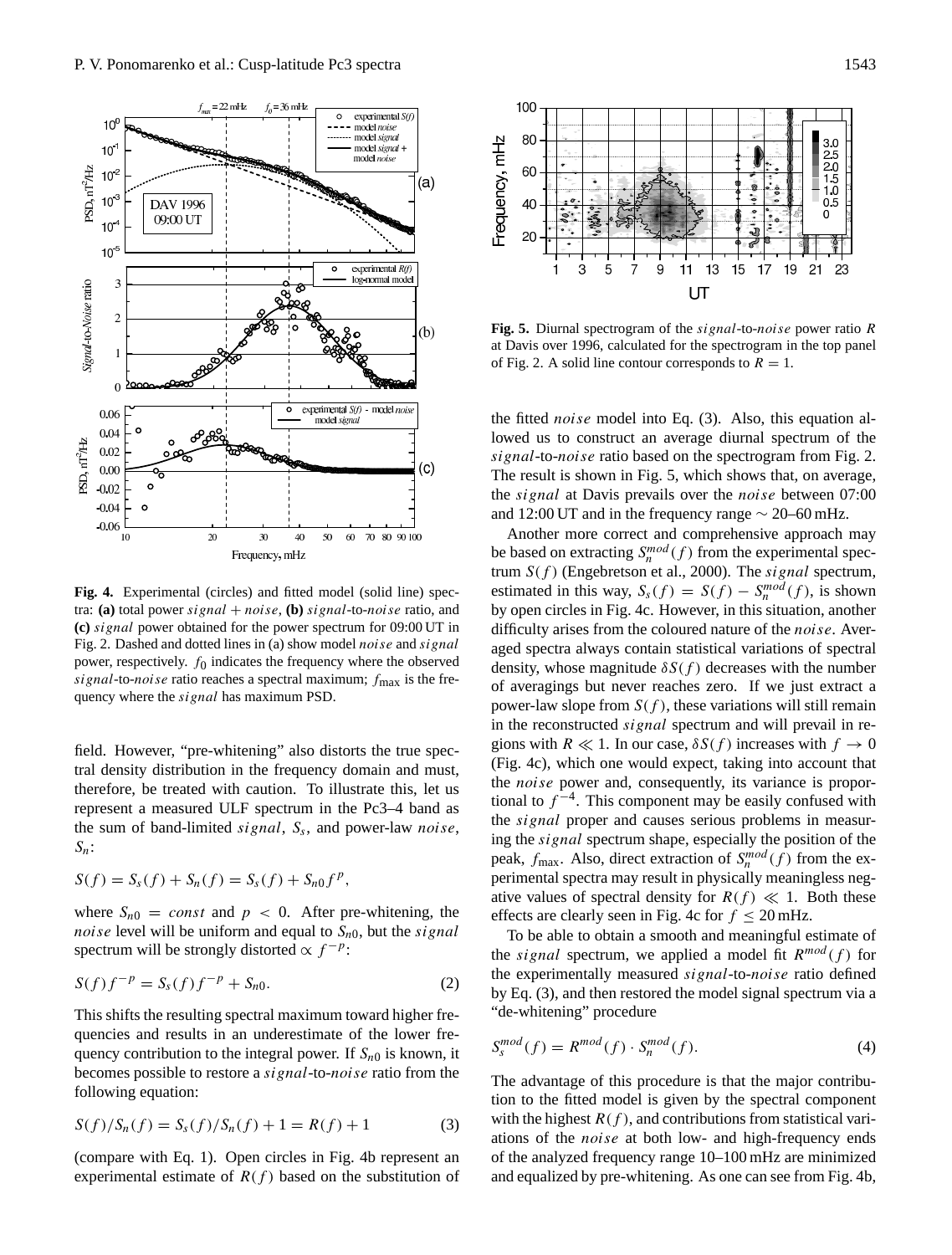the measured  $R(f)$  (circles) can be approximated quite well by a log-normal model (solid line)

$$
R_n^{mod}(f) = R_0^{mod} \exp\bigg(-\big(\ln(f/f_0)\big)^2/\sigma_f^2\bigg).
$$

Here,  $R_0^{mod} = const > 0$  is a maximum value of  $R^{mod}(f)$  at frequency  $f_0$ , and  $\sigma_f$  is a dimensionless parameter defining an effective width of the log-normal function. The effective width at  $1/e$  level is

$$
\Delta f = f_0 \cdot \sinh \sigma_f.
$$

The restored model signal spectrum (Eq. 4) is represented by the solid line in Fig. 4c. Comparison with Fig. 4b illustrates the above-mentioned important side effect of prewhitening: a shift of the spectral maximum toward higher frequencies observed in  $R(f)$  with respect to  $S<sub>s</sub>(f)$ . This shift may be considerable; in our case, for  $R_0 \simeq 2.5$ , it is more than  $10 \text{ mHz}$  – from  $f_{\text{max}} = 22 \text{ mHz}$  to  $f_0 = 36 \text{ mHz}$ . In general, this may cause a large bias in estimating  $f_{\text{max}}$ from all kinds of pre-whitened data, including induction magnetometer records not compensated for  $\left(\frac{dB}{dt}\right)$ .

It is easy to show that multiplication of the log-normal function by a power-law one (Eq. 4) results in another lognormal function with the same  $\sigma_f$ , but with frequency maximum at

$$
f_{\text{max}} = f_0 \cdot \exp(p \sigma_f / 2). \tag{5}
$$

Due to the negative value of  $p \simeq -4$ , this leads to  $f_{\text{max}} < f_0$ , i.e. to smaller values of the spectral maximum frequency for the *signal*, in comparison with that for  $R(f)$ . Note that both "whitening" the *noise* ( $p \rightarrow 0$ ) and narrowing the *signal* spectral width ( $\sigma_f \rightarrow 0$ ) cause  $f_{\text{max}} \rightarrow f_0$ .

However, the described signal and noise separation procedure may only be used to analyze spectra in which  $f_0$  is not close to 10 or 100 mHz, and where the condition  $R \ll 1$ is satisfied within the 10–15 and 80–100 mHz frequency ranges. Otherwise, the *noise* and, consequently, the *signal* parameters would be calculated incorrectly. This is the case when the IMF magnitude is particularly low or high (top and bottom curves in Fig. 3). In such situations, the slope was simply fixed at  $p = -4$ , and instead of using a log-normal model for  $R(f)$ , we used the same model but with a constant offset  $S_{n0}$  for a pre-whitened spectrum (Eq. 2). The same also applies to the IMF  $B<sub>z</sub>$ -dependence discussed later, and the calculation of the power law parameter  $p$  discussed in the next section.

Of course, the above algorithm is not perfect for estimating  $f_{\text{max}}$ , taking into account that the *signal* spectral maximum lies in a frequency range with  $R \simeq 1$  (Figs. 4b and c). However, it is the best available in this situation.

Finally, to demonstrate the reliability of the developed separation algorithm, we reconstructed a total power spectrum from the signal and noise models

and overlayed it onto the "raw" experimental spectrum  $S(f)$ in Fig. 4a (solid line and circles, respectively). The dotted line in this figure corresponds to  $S_s^{mod}(f)$ .

In summary, our data processing algorithm presents a modified combination of previously developed prewhitening and noise extraction techniques (Takahashi et al., 1984; Engebretson et al., 2000). It consists of the following stages:

- 1. Calculating the power spectrum using the Fourier transform;
- 2. Determining the *noise* slope  $p$  by fitting a linear function to the  $log[S[log(f)]]$  dependence at the edges of the 10–100 mHz frequency range, where  $R \ll 1$  (excluding  $|B_{\text{IMF}}|$  and  $B_z$  dependence when p was assumed equal to  $-4$ );
- 3. Establishing a *signal*-to-*noise* spectrum  $R(f)$  by normalizing the experimental spectrum with the model noise determined in stage 2;
- 4. Fitting a log-normal model  $R^{mod}(f)$  to this spectrum;
- 5. Reconstructing (de-whitening) the signal spectrum via multiplying  $R^{mod}(f)$  by a model representing the noise;
- 6. Estimating the noise and signal parameters from the model functions separately.

The new elements we have introduced are the following:

- **–** estimating the noise parameters for each experimental power spectrum  $S(f)$  by fitting a power-law model to spectral regions with low  $R(f)$ ;
- **–** using a log-normal model for the signal-to-noise ratio to compensate for the "coloured" nature of statistical fluctuations in  $S(f)$ ;
- **–** obtaining a signal spectrum by de-whitening the fitted model for  $R(f)$  (Eq. 4).

#### **4 Experimental results**

Here, we show results obtained for the band-limited *signal* and power-law noise at Davis over 1995–1997. We also examined the power of Pc5 ULF waves at Davis, which are believed to be driven by a Kelvin-Helmholtz instability at the magnetopause (see, e.g. Samson, 1972), as a reference for establishing the source of the Pc3 noise. When calculating integrated trace power, we used the frequency bands of 22.2– 100 mHz for both Pc3 signal and noise, and 1.67–6.67 mHz for Pc5 waves, in order to be compatible with previous studies (e.g. Olson, 1986; Morris and Cole, 1987). Analysis of the signal curve in Fig. 4c shows that up to one third of the total signal power may lie in the Pc4 range below 22 mHz. However, to maintain the signal-to-noise ratio above 1, we

$$
S^{mod}(f) = S_s^{mod}(f) + S_n^{mod}(f)
$$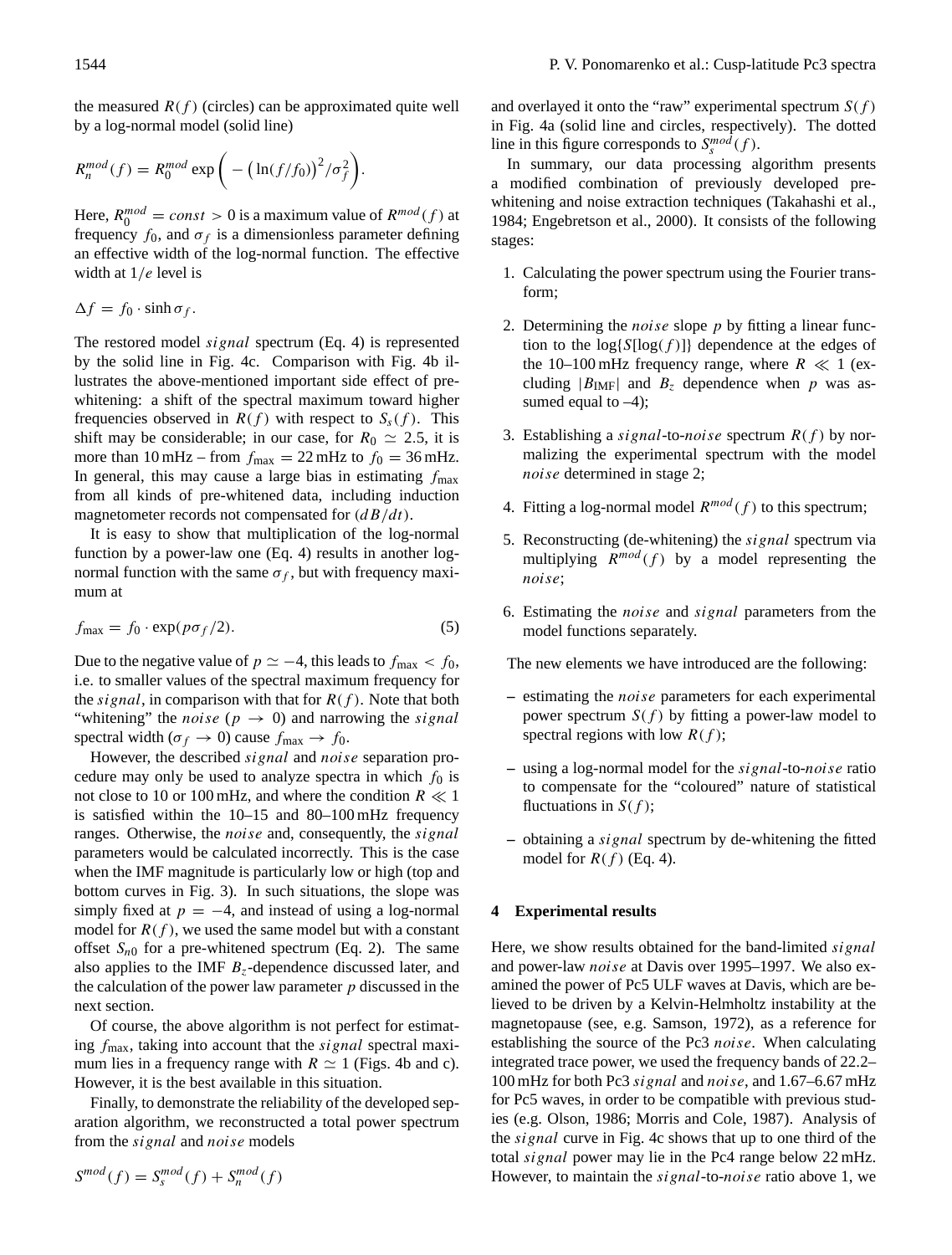



**Fig. 6.** Diurnal variation in integrated ULF trace power at Davis over 1995–1997, plotted against magnetic local time for **(a)** Pc3 signal, **(b)** Pc3 noise, **(c)** and Pc5 components; and **(d)** noise slope.

decided to use this frequency as a lower integration limit, because around it  $R$  exceeds unity (Figs. 4b and 5). Choice of the high-frequency boundary (100 mHz in our case) is not so important due to the much lower spectral power level. Also, we compared the integrated Pc3 signal power obtained from the model (Eq. 4) and from the raw spectrum  $S<sub>s</sub>(f)$  (see, for example, solid line and circles in Fig. 4c) and found a negligible difference. The major reason we used this model was to be able to estimate  $f_{\text{max}}$ .

The diurnal variation in power for different components of the ULF spectra are presented in Fig. 6. We are interested only in daytime activity and do not consider substorm associated pulsations before 03:00 and after 17:00 MLT. Fig. 6a shows signal power integrated over 22–100 mHz as a function of magnetic local time. This component exhibits a clear maximum 1–2 h before local magnetic noon, as also seen for 1996 in Fig. 2. In contrast, the noise (Fig. 6b) reaches a maximum earlier in the morning sector. The total Pc5 power (Fig. 6c) shows a very similar trend to that for Pc3 noise. The variation of the *noise* slope is shown in Fig. 6d. This is almost constant across local day time with  $p \simeq -4$ .

**Fig. 7.** Annual variations in integrated trace power at Davis over 1995–1997 (top) and corresponding frequency spectra (bottom).

Fig. 7 shows the annual variation in trace power for Pc3 signal and noise and Pc5 pulsations integrated over 03:00– 13:00 UT (∼ 05:00–15:00 MLT). The time series (top panel) exhibit a semiannual variation in all components, with maxima around the equinoxes and minima in the winter and summer months, especially for 1996. This pattern is not so clear for 1995 and 1997, but the corresponding Fourier spectra (bottom panel) confirm the existence of the semiannual periodicity by showing pronounced coincident maxima at  $f = 2 \text{ yr}^{-1}$ .

As mentioned in Sect. 3.2, the use of a *signal* interpolation model allows us to estimate the frequency of the spectral maximum  $f_{\text{max}}$ . Open circles and triangles in Fig. 8 show the experimental dependence of  $f_{\text{max}}$  on  $|B_{\text{IMF}}|$  over 1995– 1997. A linear fit to the average (solid line) gives  $f_{\text{max}}[\text{mHz}]$  $= (-0.50 \pm 1.16)$ [mHz] + (4.41±0.25)| $B_{IMF}$ [[nT]. For comparison, the dashed line in Fig. 8 represents the same dependence for the *signal*-to-*noise* ratio maximum frequency  $f_0$ with a linear fit  $f_0$ [mHz] = (9.99  $\pm$  1.06)[mHz] + (4.54  $\pm$  $0.22$ )| $B_{\text{IMF}}$ |[nT]. Despite having virtually the same slope as for  $f_{\text{max}}$ , this dependence exhibits a statistically significant bias  $\simeq 10$  mHz toward higher frequencies, due to the prewhitening described in a previous section.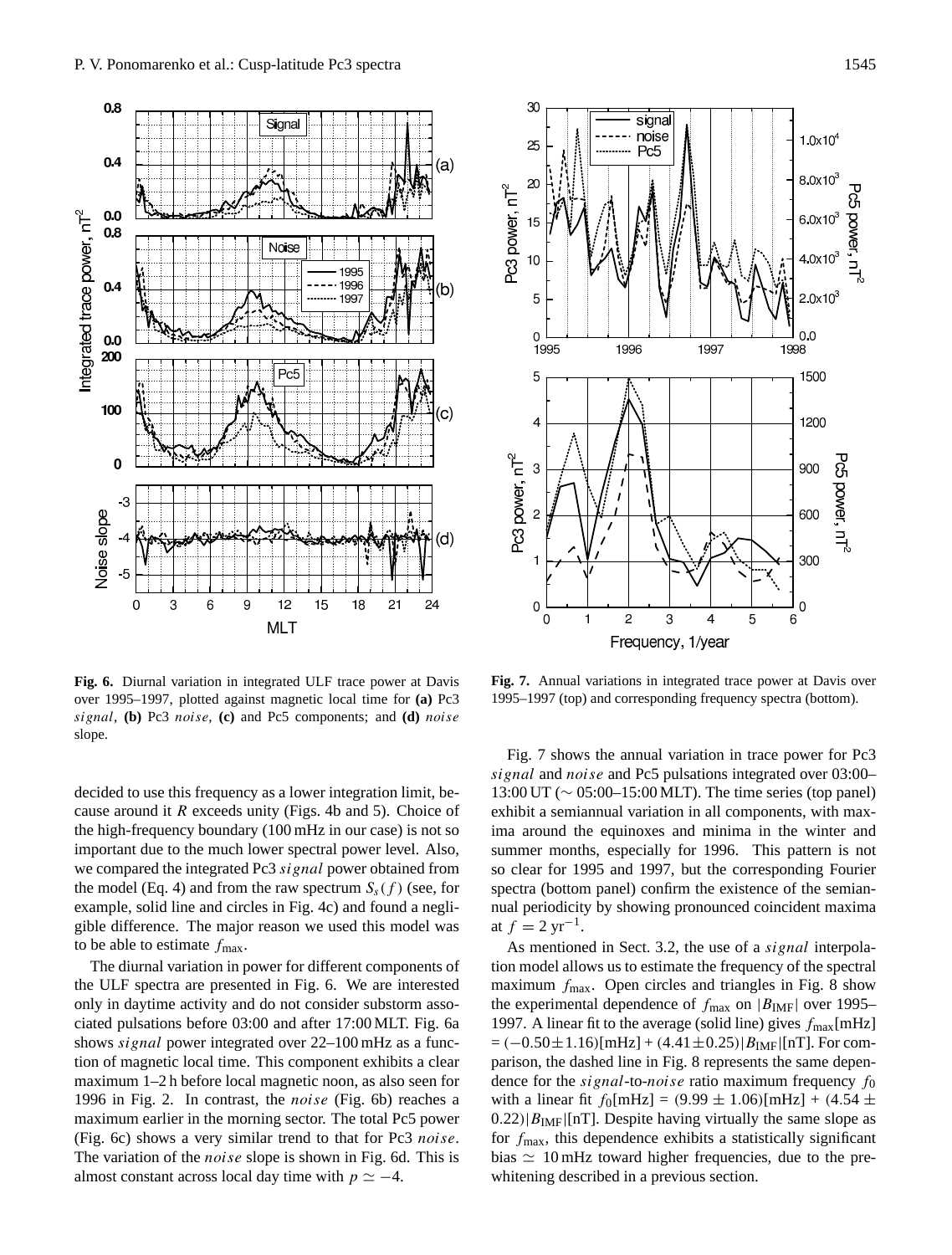

**Fig. 8.** Experimental dependence of spectral maximum frequency (circles and triangles) on IMF magnitude at Davis over 1995–1997 and corresponding linear fit lines. The solid line represents an estimate for the band-limited signal  $(f_{\text{max}})$ , and the dashed line corresponds to that for the *signal*-to-*noise* ratio  $(f_0)$ .

To examine the dependence of the signal and noise parameters on solar wind cone angle, we used  $\theta_{xB}$  =  $cos^{-1}(B_X/|B_{IMF}|)$ , where  $B_X$  is the  $B_{IMF}$  component along a Sun-Earth line, which defines  $\theta_{xB}$  between 0 and 180°. The signal (Fig. 9a) shows maximum power at  $\theta_{xB} \simeq 20^\circ$  and 160° and a deep minimum around 90°. In contrast, the noise power (Fig. 9b) is more uniformly distributed with  $\theta_{xB}$ , exhibiting only a slight decrease around 0° and 180°. Pc5 power (Fig. 9c) demonstrates two symmetric maxima around 30–40◦ and 140–150◦ for 1995 and 1996, and an almost uniform dependence for 1997. The noise slope (Fig. 9d) exhibits a pronounced decrease from  $p \simeq -4$  for  $\theta_{xB} \simeq 30^\circ$ and 140 $^{\circ}$  to  $p \simeq -4.5$  for  $\theta_{xB} \rightarrow 0$  or 180 $^{\circ}$ .

We also studied the dependence of pulsation trace power on the north-south component of the IMF  $B<sub>z</sub>$  (GSM). The results are presented Fig. 10 in the same format as in Fig. 9. The *signal* (Fig. 10a) has maximum power around  $B_z = 0$ and decreases with decreasing  $|B_z|$ . It is easy to explain this by taking into account the cone angle dependence from Fig. 9a, since with increasing  $|B_z|$  the cone angle approaches 90°, where there is a deep minimum in the band-limited power.

The *noise* component (Fig. 10b) is assumed to have a constant slope with  $p = -4$ , and exhibits a nearly uniform distribution for  $B_z > 0$  but increases when  $B_z < 0$ . This suggests that at least part of the noise energy may depend in some way on reconnection processes at the magnetopause. The Pc5 component in Fig. 10c is invariant to the polarity of  $B<sub>z</sub>$  and appears rather uniform.

The dependence of ULF power on solar wind velocity for all values of  $B_z$  is shown in Fig. 11a, together with the corresponding power-law fits for  $\beta$ , where Power  $\propto V_{sw}^{\beta}$ . The band-limited signal exhibits the steepest slope with  $β = 5.71 ± 0.26$ , followed by the *noise* ( $β = 4.12 ± 0.22$ ), then the Pc5 ( $\beta = 3.44 \pm 0.19$ ) components. Figure 11b



**Fig. 9.** Cone angle dependence at Davis over 1995–1997 for **(a)** Pc3 signal, **(b)** noise, **(c)** Pc5 trace power, and **(d)** noise slope.

presents the same dependence but only for  $B_z > 0$ , i.e. the effects of reconnection are excluded. This leads to an increase in  $\beta$  for the *noise* and Pc5 by  $\sim$  0.5, while there is no significant change in the *signal* slope.

# **5 Discussion**

The major goal of this work has been to quantitatively analyze the morphological structure of high-latitude Pc3–4 spectra and compare this with the better understood Pc5 spectra. This section compares our experimental results with previous studies and emphasizes the significance of the newly obtained information on Pc3 band-limited *signal* and powerlaw noise components.

# 5.1 Separation of signal and noise

Many previous authors have discussed the form of the ULF spectrum at Pc3–4 frequencies. It is generally accepted that at local daytime band-limited power enhancements in the Pc3–4 range are superimposed upon power-law background. Determination of the exact form of the spectral contributions has been complicated by the different analytical approaches used in previous experimental studies. Simple and compre-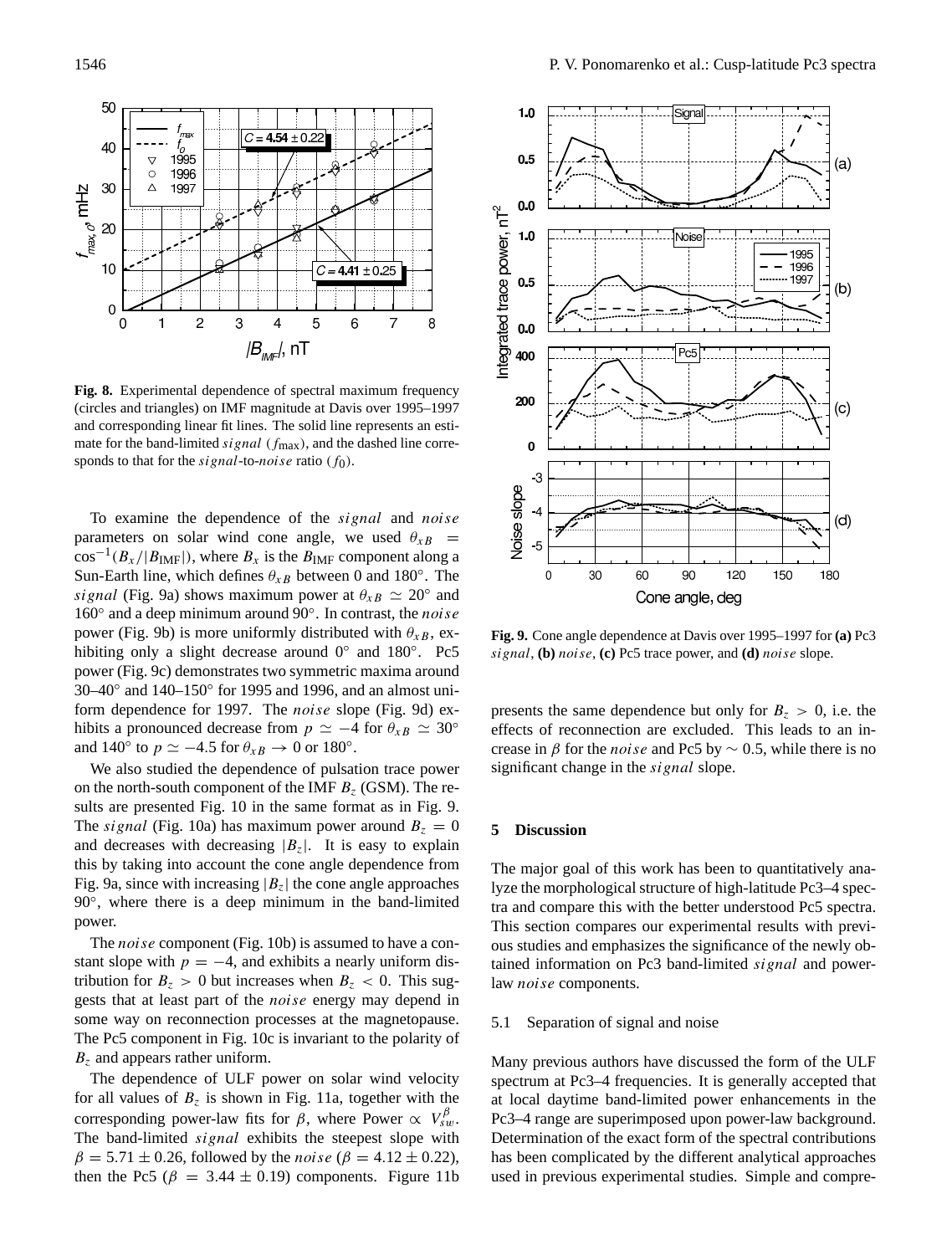

**Fig. 10.** Dependence of integrated trace power at Davis over 1995– 1997 on  $B_z$  for (a) signal, (b) noise, and (c) Pc5 component.

hensive selection and recognition criteria are required when comparing observations.

Our approach to this problem involves examining spectra averaged over a large database, from which we deconvolved a broad band background power-law component that we call noise, and a band-limited component that we call signal. These labels are purely descriptive and are not meant to specify generation mechanisms or wave modes. Our approach is justified by the observation that the signal and noise components exhibit different diurnal, solar wind and IMF dependences. The noise follows a power law of the form  $S_n(f) \propto f^{-4}$ , while the amplitude and center frequency of the *signal* peak depends on the orientation and magnitude of the IMF, respectively.

Our findings are supported by Wolfe et al. (1980); Bol'shakova and Troitskaya (1984); Engebretson et al. (1986); Olson (1986); Morris and Cole (1987); Wolfe et al. (1987); Yumoto et al. (1987); Slawinski et al. (1988); Engebretson et al. (1990); McHarg et al. (1995), and Engebretson et al. (2000), who discussed the appearance of an IMF-dependent enhancement in cusp latitude ground spectra. Also, Takahashi and Anderson (1992) presented averaged spectra from the AMPTE CCE spacecraft over  $L = 2.5 - 6.5$ 



**Fig. 11.** Dependence of integrated trace power at Davis over 1995- 1997 on solar wind velocity (a) for all  $B_z$  and (b) for  $B_z > 0$ .

within  $\pm 30^\circ$  MLAT. Despite being acquired in space and far away from the cusp regions, their results show the characteristic band-limited "bump" between 10 and 100 mHz very similar to what we have found in our work.

With respect to the broad band *noise*, Olson (1986) obtained a power law index of  $p \simeq -2.6$  for average ground magnetometer spectra from a cusp latitude station at Cape Perry, Canada. Later, however, Posch et al. (1999) showed (their Fig. 6) a few examples of instantaneous noise spectra from the same station with  $p \sim -(3.5-4)$ , which is consistent with our results. Wolfe et al. (1994) examined hourly magnetometer spectra from two cusp stations for the 8 quietest days in 1989, and found that over the 10–50 mHz range the spectra could be described by a power law typically in the range of  $-2$  to  $-5$ , with spectral slopes less than  $-3$  being common. Our results are also supported by a statistical study of DeLauretis et al. (1991), who found that the average daytime background spectra at cusp latitudes (Iqualuit, Canada) exhibit  $p = -(3.47-3.80)$  over the Pc3 frequency range. As has been emphasized by Menk et al. (1993), these values cannot be explained solely by either the KHI, which predicts  $p = -5/3$  (Kolmogoroff's hydrodynamic turbulence) or  $p = -3$  (ion-acoustic turbulence), or the drift wave insta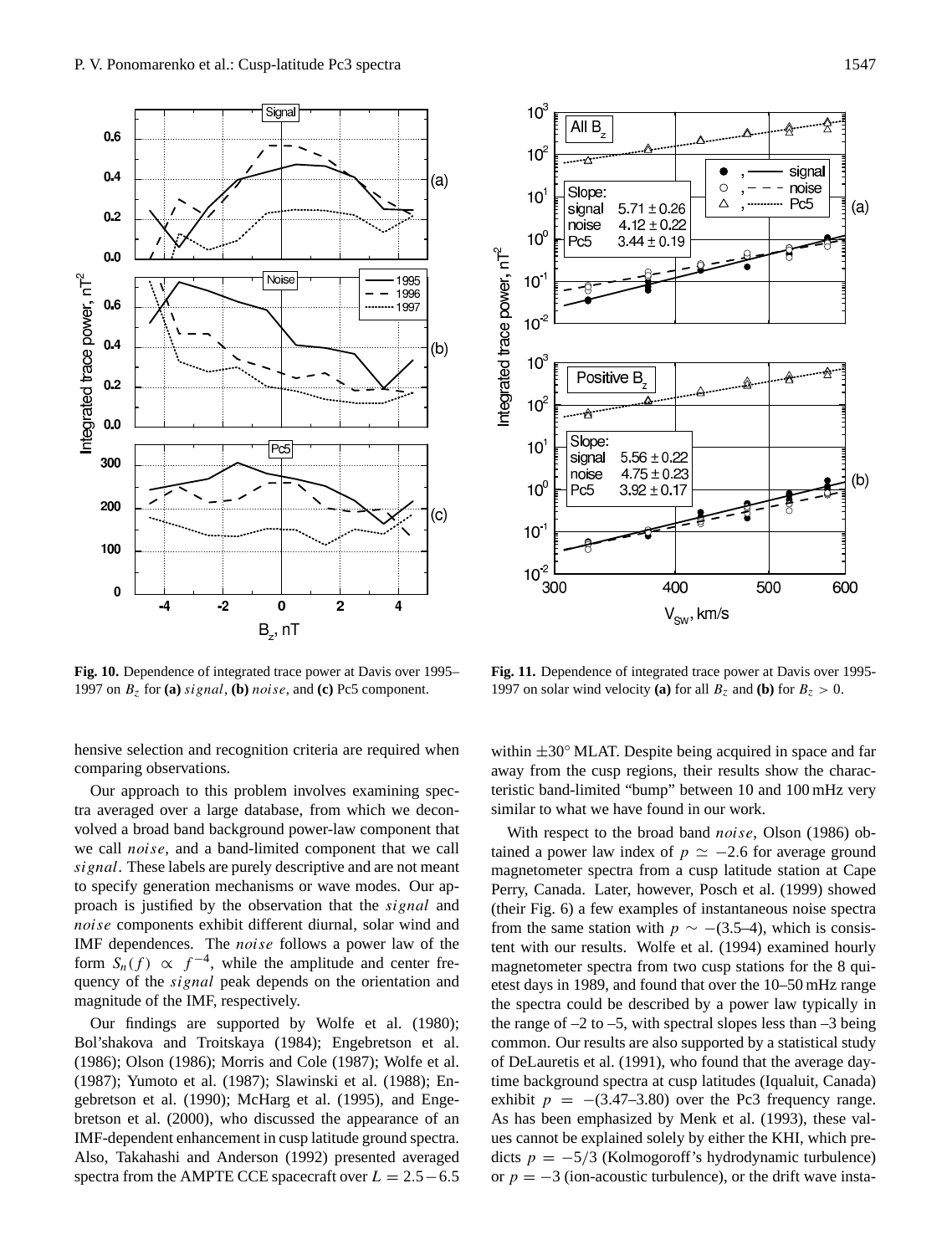bility giving  $p = -5$  (D'Angelo, 1973).

As noted in Sect. 1, Engebretson et al. (1995) found a dominance of broad band noise at cusp latitudes. Their conclusion was based on visual inspection of different types of diurnal ULF spectra, and no quantitative study was attempted. In contrast, the current study directly measured  $R$ . The results obtained show that the Pc3 signal prevails over noise throughout the  $\pm 2.5$ –3 h interval around local magnetic noon (Fig. 5).

# 5.2 Diurnal and seasonal variations

Diurnal variations of the band-limited Pc3 signal power shown in Fig. 6 are in agreement with previous results for cusp latitudes (Engebretson et al., 1986; Morris and Cole, 1987; Wolfe et al., 1987). A new finding is the similarity between the diurnal distributions of broad band noise and Pc5 power.

Equinoctial maxima in overall magnetic activity were first reported in the 19th century; however, their origin is still unclear (for the latest developments and appropriate references see, e.g. Cliver et al., 2000). We have observed a similar periodicity in the band-limited Pc3 signal component, which, to our knowledge, is a new result. It is intriguing that, despite their very different sources and diurnal properties, both Pc5 and Pc3 waves exhibit almost identical seasonal variations.

Another pronounced feature shown in Fig. 7 is the relatively low overall level of ULF activity during 1997. This fact is also reflected in Figs. 6, 9, and 10. Taking into account the strong dependence of all of the ULF spectral components on  $V_{sw}$ , it might be due to a lower average value of  $V_{sw}$ , which, according to our calculations, is  $\langle V_{sw} \rangle \simeq 380 \text{ km/s}$ for 1997, in comparison with 420–430 km/s for 1995–1996. Estimates based on slopes from Fig.11 give us a corresponding decrease of  $\simeq 0.55$ , 0.65, and 0.70 for signal, noise, and Pc5 power during 1997, respectively, which is in reasonable agreement with our results.

# 5.3 Cone angle

The symmetric dependence of Pc3 signal power on cone angle (Fig. 10a) shows that there is no preference for inward or outward **B**IMF direction, allowing us to consider only the interval between 0 and 90◦ . In general, our results agree with previous studies that showed maximum Pc3–4 occurrence and power for low cone angles, and minimum power for  $\theta_{xB} \rightarrow 90^\circ$  (Wolfe et al., 1980; Takahashi et al., 1981; Russell et al., 1985; Yumoto et al., 1987; Morrison, 1991). This agrees with the interpretation proposed by Russell et al. (1985), who considered the effect of magnetosheath convection on Pc3–4 propagation from the bow shock to the magnetopause. Their scenario assumed that the most favourable entry region for the upstream waves lies in the vicinity of the stagnation point (i.e. low values of  $\theta_{xB}$ ).

However, our observation that *signal* power decreases rapidly for lowest  $\theta_{xB} \rightarrow 0$ , also reported by Takahashi et al. (1981) using ATS-6 satellite data, somewhat contradicts the Russell et al. (1985) model. It is unclear whether this observed 20–30° offset of the *signal* power maximum from the Sun-Earth direction results from propagation or generation properties of the Pc3–4 waves. Also, when comparing our results with those obtained by other authors, it is necessary to keep in mind the distinction between integrated ULF power (that we have used) and event occurrence. Occurrence depends not only on power, but also on the signal-to-noise ratio and event selection criteria.

In contrast, the noise power varies little with cone angle. This argues against the *noise* source being waves entering from the upstream solar wind or generated on the flanks of the magnetopause. The slight increase in the noise slope for  $\theta_{xB} \rightarrow 0$  or 180 $^{\circ}$  (Fig. 9) presents another interesting observation. However, it does not affect our average estimate of  $p \simeq -4$  used for estimating  $f_{\text{max}}$ , due to the low occurrence probability of very low cone angles (discussed below).

# 5.4 IMF magnitude

In agreement with previous authors, we find that the bandlimited Pc3–4 signal shows a nearly linear increase in frequency with increasing IMF magnitude:

# $f[{\rm mHz}] = C|B_{\rm IMF}|$  [nT].

However, our averaged data show  $C = (4.42 \pm 0.25)$ , in contrast to the frequently cited empirical value  $C \simeq 6$  (Yumoto et al., 1984; Yumoto, 1985; Engebretson et al., 1986; Morris and Cole, 1987; McHarg et al., 1995). To explain this difference, we refer to an analytic formula derived in Takahashi et al. (1984), which also accounts for the cone angle dependence:

# $f$  [mHz] = 7.6| $B_{\text{IMF}}$ | [nT]  $\cos^2(\theta_{xB})$ .

Our statistical approach is different from that used in most previous studies, where authors measured frequencies for selected events but not for average spectra over a long data set. Taking into account that upstream waves exhibit maximum amplitude for  $\theta_{xB} \simeq 20 - 30^{\circ}$  (see Fig. 9a), most of the events examined in case studies would be drawn from this range of  $\theta_{xB}$ , which gives  $C \simeq 5.7 - 6.7$ , close to the empirical formula.

In contrast, our observations of the averaged spectral shape are also affected by the statistical distribution of the cone angle itself. This distribution is represented by the dark grey region in Fig. 12, and is a maximum at  $\theta_{xB} \simeq 60^\circ$ . Its convolution with the cone angle dependence for signal power (light grey) gives an effective average value  $\langle \theta_{xB} \rangle \simeq 40^\circ$ . This yields  $C \simeq 4.5$ , in reasonable agreement with our experimental data.

Another source of discrepancy may lie in using prewhitened data for estimating the position of the *signal* spectral maximum. As has been shown analytically in Eq. (5) and illustrated by real data in Figs. 4, 8, in this case the estimated frequency may have a considerable bias from  $f_{\text{max}}$ towards higher frequencies. The same applies to spectra presented using a logarithmic scale (see Eqs. 1, 2, and 3). A linear fit model without an offset applied to such estimates will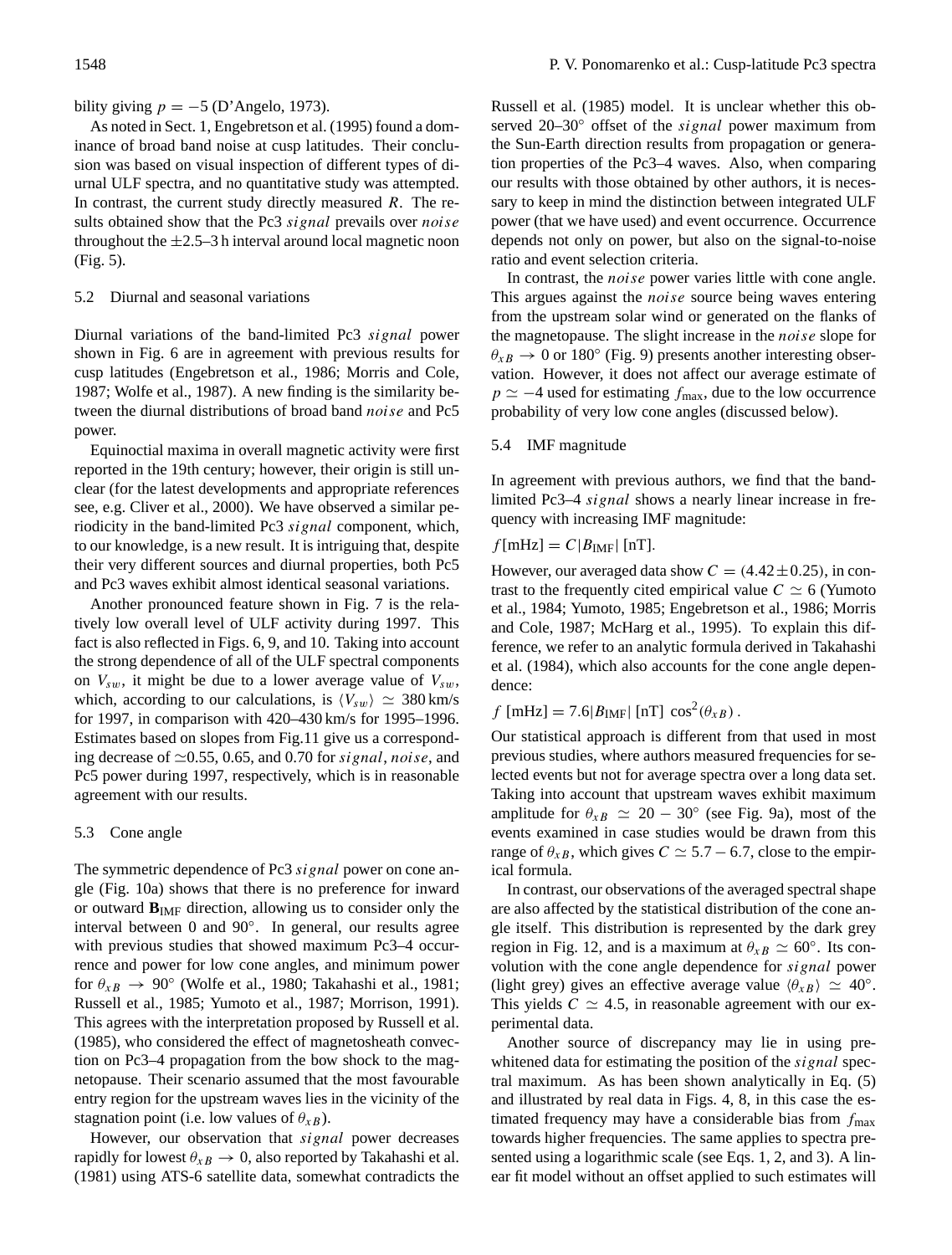

**Fig. 12.** Band-limited signal trace power vs  $\theta_{XB}$  (dashed line), cone angle (dark shading), and their convolution (light shading). See comments in text.

cause the slope  $C$  to be overestimated. It is necessary to mention here that earlier studies of the  $f_{\text{max}}(|B_{\text{IMF}}|)$  dependence (Odera, 1986) also revealed a similar offset of 10–20 mHz, but these findings did not receive a satisfactory interpretation.

Finally, we should treat these results cautiously, taking into account all the assumptions and comments made in Sect. 3.2, i.e. the fixed slope  $p = -4$  and the low R values in the vicinity of  $f_{\text{max}}$ .

#### 5.5  $B_z$  and solar wind velocity

The increase in broad band *noise* power for  $B_z < 0$  suggests that reconnection plays an important role in energy supply to the power-law component. However, it is still necessary to clarify whether this is connected with the noise generation mechanism, or with its propagation into the magnetosphere.

Figure 11 shows a steep increase in Pc3 signal, noise and Pc5 power with increasing solar wind velocity  $V_{sw}$ . Similar results have been reported in a number of previous studies of Pc3–4 at low, middle, and high latitudes on the ground and in space (Greenstadt et al., 1979a,b; Wolfe et al., 1980; Takahashi et al., 1981; Odera, 1986; Wolfe et al., 1987; Yumoto et al., 1987; Vellante et al., 1996; Morrison, 1991) and for Pc5 at cusp latitudes (Engebretson et al., 1998; Posch et al., 1999)). For example, Yedidia et al. (1991) performed a statistical analysis of daytime integrated Pc3 power recorded on the ground at low latitudes and found that the dependence of pulsation power on solar wind speed could be described by a power law of the form  $\log P = -3.6 + 0.003V_{sw}$ . An increase in *noise* power with  $V_{sw}$  at cusp latitudes was also reported by Engebretson et al. (1995) and Posch et al. (1999). However, it is important to note that, at these latitudes, the signal power grows faster than the *noise*, i.e. R increases with increasing  $V_{sw}$ .

#### **6 Conclusions**

The results obtained in this work contribute to both magnetometer data processing and new experimental information about upstream Pc3 waves and broad band noise at cusp latitudes. In the past, it has not often been clear how researchers have processed their data, and these problem has been addressed. Our detailed analysis of average pulsation spectra from the cusp-latitude station Davis allowed us to determine a characteristic signature of band-limited Pc3–4 pulsations  $(signal)$  – a spectral enhancement between 10 and 100 mHz. These waves are likely produced in the upstream solar wind. In their absence, the background is characterized by a steep power-law spectrum with a slope  $p \simeq -4$  (noise). This information was used to develop an algorithm for the effective separation of these two components, which was then applied to 3 years of cusp-latitude ground magnetometer data.

From our statistical analysis we found that the average signal-to-noise ratio at Davis exceeds unity between  $\sim 09:00-14:00$  MLT and over the  $\sim 20-60$  mHz frequency range. Thus, band-limited Pc3 signals dominate the broad band power-law background for a few hours around local noon. Semiannual variations are present in both the *signal* and noise power components, with equinoctial maxima. The maximum signal power occurs at non-zero cone angles  $\theta_{xB} \simeq 20^{\circ}$ , while the *noise* power is almost invariant with cone angle. The *signal* frequency increases with increasing IMF magnitude as  $f_{\text{max}}$  [mHz]  $\simeq$  4.4 |B<sub>IMF</sub>| [nT]. The signal power is maximum for  $B_z = 0$  (cone angle effect), while the *noise* power strongly favours  $B_z < 0$ . The *signal* and noise power increase at different rates with increasing solar wind velocity. The variation of *noise* power with solar wind velocity is different for  $B_z > 0$  than for all  $B_z$ , while no such difference is seen for the band-limited Pc3 signal.

In interpreting these results, it is necessary to remember that different data processing, analysis, and visualization procedures applied to similar data sets may lead to different or even contradictory results or conclusions. This explains some of the discrepancies between our study and previous works, for example, in  $|B_{\text{IMF}}|$  or R dependencies.

Our results clearly show that the Pc3–4 spectrum at cusp latitudes comprises significant contributions from physically different mechanisms that we have labelled signal and noise. The former is strongly connected with solar wind parameters and is most likely due to compressional mode waves generated by the ion-cyclotron instability upstream of the bow shock. This agrees with previous observations.

The source of the power-law *noise* is not clear. The diurnal variation is similar to that for Pc5 pulsations that are widely believed to be generated by the Kelvin-Helmholtz instability at the magnetopause. However, the noise power has a different dependence on solar wind cone angle and speed, and strongly favours  $B_z < 0$ . This suggests the power-law noise generation mechanism is associated with reconnection. Future work needs to address this issue. For example, similar studies should extend to higher (polar cap) and lower (auroral region, plasmapause) magnetic latitudes, and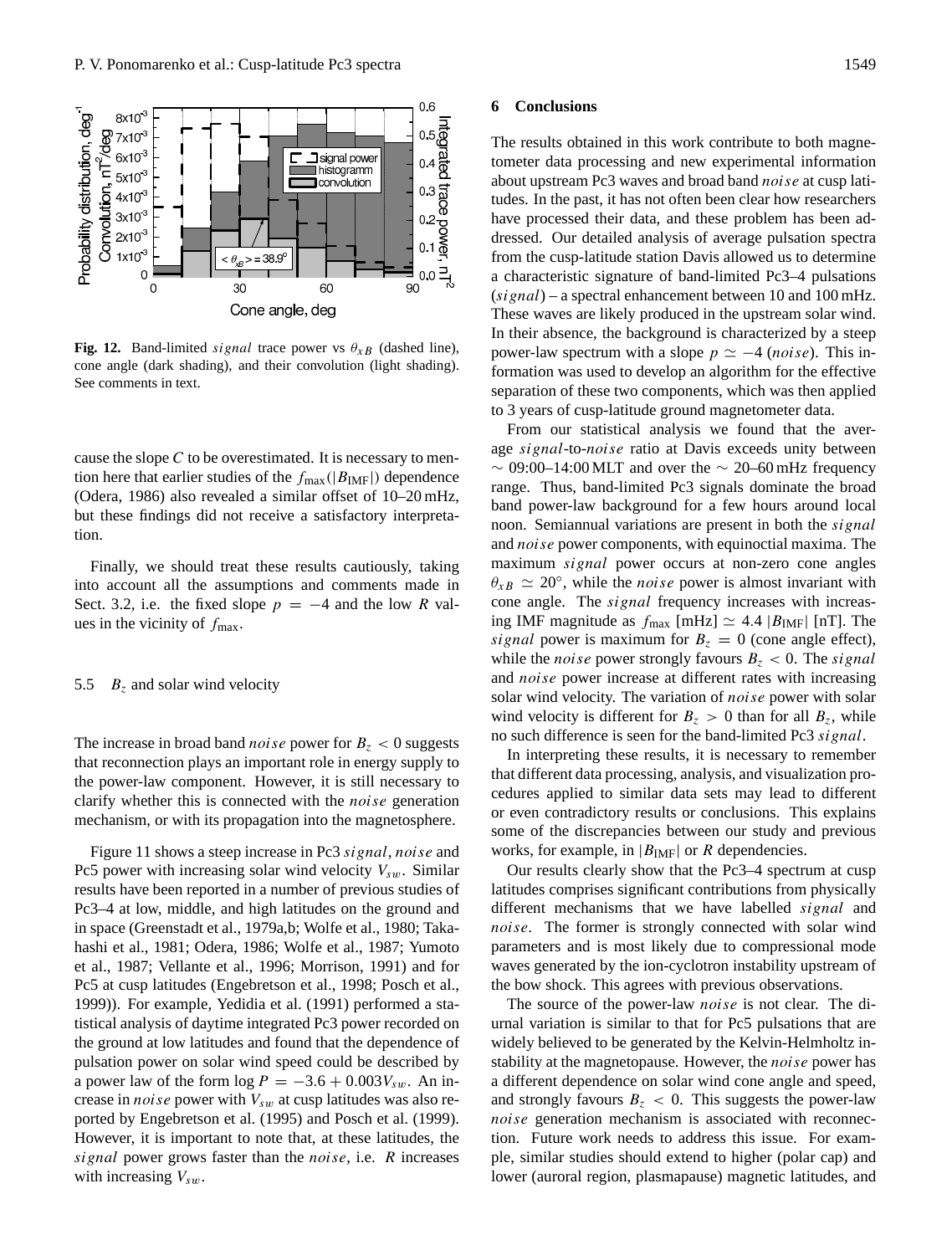the spectral deconvolution needs to be modified, to account for the observed spatial phase distribution and polarization structure of Pc3–4 waves.

*Acknowledgements.* This work was supported by the Australian Antarctic Division and the Antarctic Science Advisory Committee, the Australian Research Council, the University of Newcastle, and the Cooperative Research Center for Satellite Systems through the Commonwealth of Australia CRC Program. We are also grateful to the WIND MFI team from NASA/Goddard SFC who provided internet access to the WIND magnetometer data.

Topical Editor G. Chanteur thanks M. G. McHarg and K. Mursula for their help in evaluating this paper.

#### **References**

- Bol'shakova, O. V. and Troitskaya, V. A.: The relation of the highlatitude maximum of Pc3 intensity to the dayside cusp, Geomagn. Aeron., 24, 633–635, 1984.
- Cao, M., McPherron, R. L., and Russell, C. T.: Statistical study of ULF wave occurrence in the dayside magnetosphere, J. Geophys. Res., 99, 8731–8753, 1994.
- Cliver, E. W., Kamide, Y., and Ling, A. G.: Mountains versus valleys: Semiannual variations of geomagnetic activity, J. Geophys. Res., 105, 2413–2424, 2000.
- D'Angelo, N.: Ultralow frequency fluctuations at the polar cusp boundaries, J. Geophys. Res., 78, 1206–1209, 1973.
- DeLauretis, M., Villante, U., and Vellante, M.: An analysis of power spectra indices in the micropulsation frequency range at different ground statons, Planet. Space Sci., 39, 975–982, 1991.
- Engebretson, M. J., Meng, C. I., Arnoldy, R. L., and Cahill, L. J.: Pc3 pulsations observed near the south polar cap, J. Geophys. Res., 91, 8909–8918, 1986.
- Engebretson, M. J., Anderson, B. J., Cahill, L. J., Arnoldy, R. L., Rosenberg, T. J., Carpenter, D. L., Gail, W. B., and Eather, R. H.: Ionospheric signatures of cusp latitude Pc3 pulsations, J. Geophys. Res., 95, 2447–2456, 1990.
- Engebretson, M. J., Cahill, L. J., Arnoldy, R. L., Anderson, B. J., Rosenberg, T. J., Carpenter, D. L., Inan, U. S., and Eather, R. H.: The role of the ionosphere in coupling upstream ULF wave power into the dayside magnetosphere, J. Geophys. Res., 96, 1527–1542, 1991.
- Engebretson, M. J., Hughes, W. J., Alford, L. J., Zesta, E., Cahill, L. J., Arnoldy, R. L., and Reeves, G. D.: Magnetometer array for cusp and cleft studies observations of the spatial extent of broadband ULF magnetic pulsations at cusp/cleft latitudes, J. Geophys. Res., 100, 19 371–19 386, 1995.
- Engebretson, M. J., Glassmeier, K.-H., Stellmacher, M., Hughes, W. J., and Luhr, H.: The dependence of high-latitude Pc5 wave power on solar wind velocity and on phase of high-speed solar wind streams, J. Geophys. Res., 103, 26 271–26 283, 1998.
- Engebretson, M. J., Cobian, R. K., Posch, J. L., and Arnoldy, R. L.: A conjugate study of Pc3-4 pulsations at cusp latitudes: Is there a clock angle effect?, J. Geophys. Res., 105, 15 965–15 980, 2000.
- Fairfield, D. H.: Bow shock associated waves observed in the far upstream interplanetary medium, J. Geophys. Res., 74, 3541– 3553, 1969.
- Fraser-Smith, A. C.: ULF/lower-ELF electromagntic field measurements in the polar caps, Rev. Geophys. Space Phys., 20, 497– 512, 1982.
- Greenstadt, E. W., Olson, J. V., Loewen, P. D., Singer, H. J., and Russell, C. T.: Correlation of Pc3, 4, and 5 activity with solar wind speed, J. Geophys. Res., 84, 6694–6696, 1979a.
- Greenstadt, E. W., Singer, H. J., Russell, C. T., and Olson, J. V.: IMF orientation, solar wind velocity, and Pc3-4 signals: a joint distribution, J. Geophys. Res., 84, 527–532, 1979b.
- Gul'elmi, A. V., Plyasova-Bakunina, T. A., and Shchepetov, R. V.: Relations between the period of geomagnetic pulsations Pc3, 4 and the parameters of the interplanetary medium at the Earth's orbit, Geomagn. Aeron., 13, 331–, 1973.
- Hoppe, M. M. and Russell, C. T.: Plasma rest frame frequencies and polarizations of the low-frequency upstream waves: ISEE 1 and 2 observations, J. Geophys. Res., 88, 2021–2028, 1983.
- McHarg, M. G., Olson, J. V., and Newell, P. T.: ULF cusp pulsations: Diurnal variations and interplanetary magnetic field correlations with ground-based observations, J. Geophys. Res., 100, 19 729–19 742, 1995.
- Menk, F. W., Fraser, B. J., Hansen, H. J., Newell, P. T., Meng, C.-I., and Morris, R. J.: Multistaion observations of Pc1-2 ULF pulsations in the vicinity of the polar cusp, J. Geomag. Geoelectr., 45, 1159–1173, 1993.
- Morris, R. J. and Cole, K. D.: Pc3 manetic pulsations at Davis, Antarctica, Planet. Space Sci., 35, 1437–1447, 1987.
- Morrison, K.: On the nature of Pc3 pulsations at  $L = 4$  and their solar wind dependence, Planet. Space Sci., 7, 1017–1023, 1991.
- Odera, T.: Solar wind controlled pulsations: A review, Rev. Geophys., 24, 55–74, 1986.
- Olson, J. V.: ULF signatures of the polar cusp, J. Geophys. Res., 91, 10 055–10 062, 1986.
- Paschmann, G., Sckopke, N., Bame, S. J., Asbridge, J. R., Gosling, J. T., Russell, C. T., and Greenstadt, E. W.: Association of lowfrequency waves with suprathermal ions in the upstream solar wind, Geophys. Res. Lett., 6, 209–212, 1979.
- Posch, J. L., Engebretson, M. J., Weatherwax, A. T., Detrick, D. L., Hughes, W. J., and Maclennan, C. G.: Characteristics of broadband ULF magnetic pulsations at conjugate cusp latitude stations, J. Geophys. Res., 104, 311–331, 1999.
- Russell, C., Luhmann, J., Odera, T., and Stuart, W.: The rate of occurrence of dayside Pc3,4 pulsations: the L-value dependence of the IMF cone angle effect, Geophys. Res. Lett., 33, 1073– 1079, 1985.
- Samson, J. C.: Three-dimensional polarization characteristics of high-latitude Pc5 geomagnetic micropulsations, J. Geophys. Res., 77, 6145–6160, 1972.
- Slawinski, R., Venkatesan, D., Wolfe, A., Lanzerotti, L. J., and Maclennan, C. G.: Transmission of solar wind hydromagnetic energy into the terrestrial magnetosphere, Geophys. Res. Lett., 15, 1275–1278, 1988.
- Takahashi, K. and Anderson, B. J.: Distribution of ULF energy  $(f < 80$  mHz) in the inner magnetosphere: a statistical analysis of AMPTE CCE magnetic field data, J. Geophys. Res., 97, 10 751–10 773, 1992.
- Takahashi, K., McPherron, R. L., Greenstadt, E. W., and Neeley, C. A.: Factors controlling the occurrence of Pc3 magnetic pulsations at synchronous orbit, J. Geophys. Res., 86, 5472–5484, 1981.
- Takahashi, K., McPherron, R. L., and Terasava, T.: Dependence of the spectrum of Pc3-4 pulsations on the interplanetary magnetic field, J. Geophys. Res., 89, 2770–2780, 1984.
- Vellante, M., Villante, U., Lauretis, M. D., and Barchi, G.: Solar cycle variation of the dominant frequencies of Pc3 geomagnetic pulsations at  $L = 1.6$ , Geophys. Res. Lett., 23, 1505–1508,